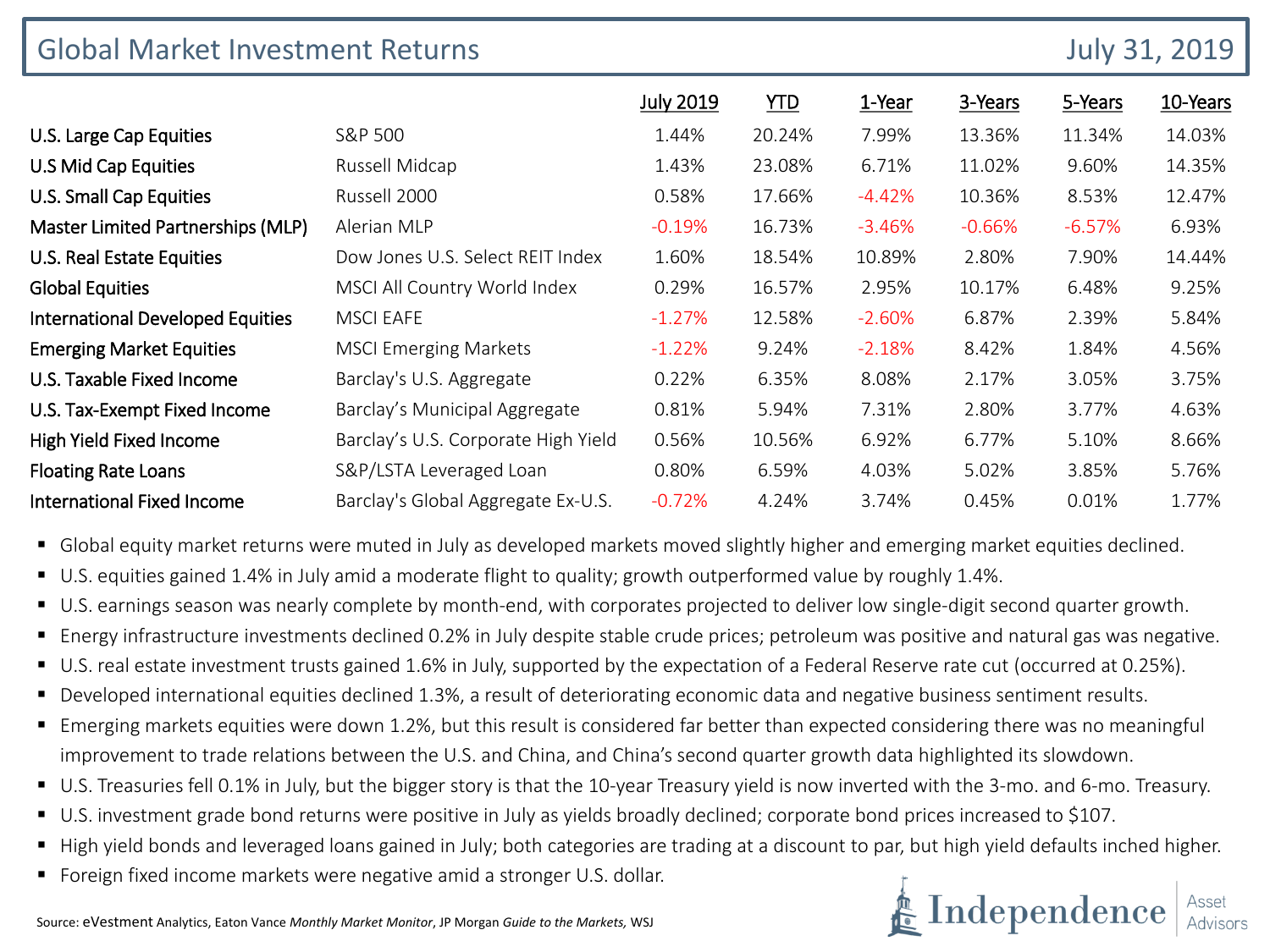## Economic Update

- Canada's economy grow by 0.2% in July (real GDP), the third increase in as many months, which was better than the 0.1% guidance.
- The positive growth trend is attributable to a rebound in manufacturing.
- Overall, thirteen of the twenty monitored industrial sectors expanded in May.
- The current projection is for the Canadian economy to grow 3.0% in 2019, an improved forecast from the 2.3% consensus estimate.

## Interest Rate Update

The Bank of Canada (BoC) announced no change to its benchmark interest rate when it met in early July, holding steady at 1.75%. This was a surprising result, as sentiment favored a rate cut of 0.25%. The BoC cited trade tensions and global economic growth deceleration as its primary reasons for leaving interest rates unchanged, despite the country's own improved growth forecast. The BoC published its remaining 2019 schedule for interest rate announcements, indicating September 4<sup>th</sup>, October 30<sup>th</sup> and December 4<sup>th</sup>.

| <b>Date Range</b> | <b>CAD to USD</b> | $+/-$   | <b>USD to CAD</b>                                         |            |
|-------------------|-------------------|---------|-----------------------------------------------------------|------------|
| July              | $0.7638 - 0.7609$ | $-0.4%$ | 1.360                                                     | 12h        |
| Year-to-Date      | $0.7329 - 0.7609$ | 3.8%    |                                                           | 1D         |
| 1-Year            | $0.7684 - 0.7609$ | $-1.0%$ | 1.340                                                     | 1W         |
| <b>USD to CAD</b> | 30-Days           | 90-Days | Whan<br>Ыı<br>М<br>1.320                                  | 1M<br>1Y   |
| High              | 1.330             | 1.352   |                                                           | 2Y         |
| Low               | 1.302             | 1.302   | 1.300                                                     | 5Y         |
| Average           | 1.315             | 1.325   |                                                           | <b>10Y</b> |
| Volatility        | 0.23%             | 0.26%   | 1.280<br>Sep<br>Nov<br><b>Jan 19</b><br>Mar<br>May<br>Jul |            |

Source: www.xe.com